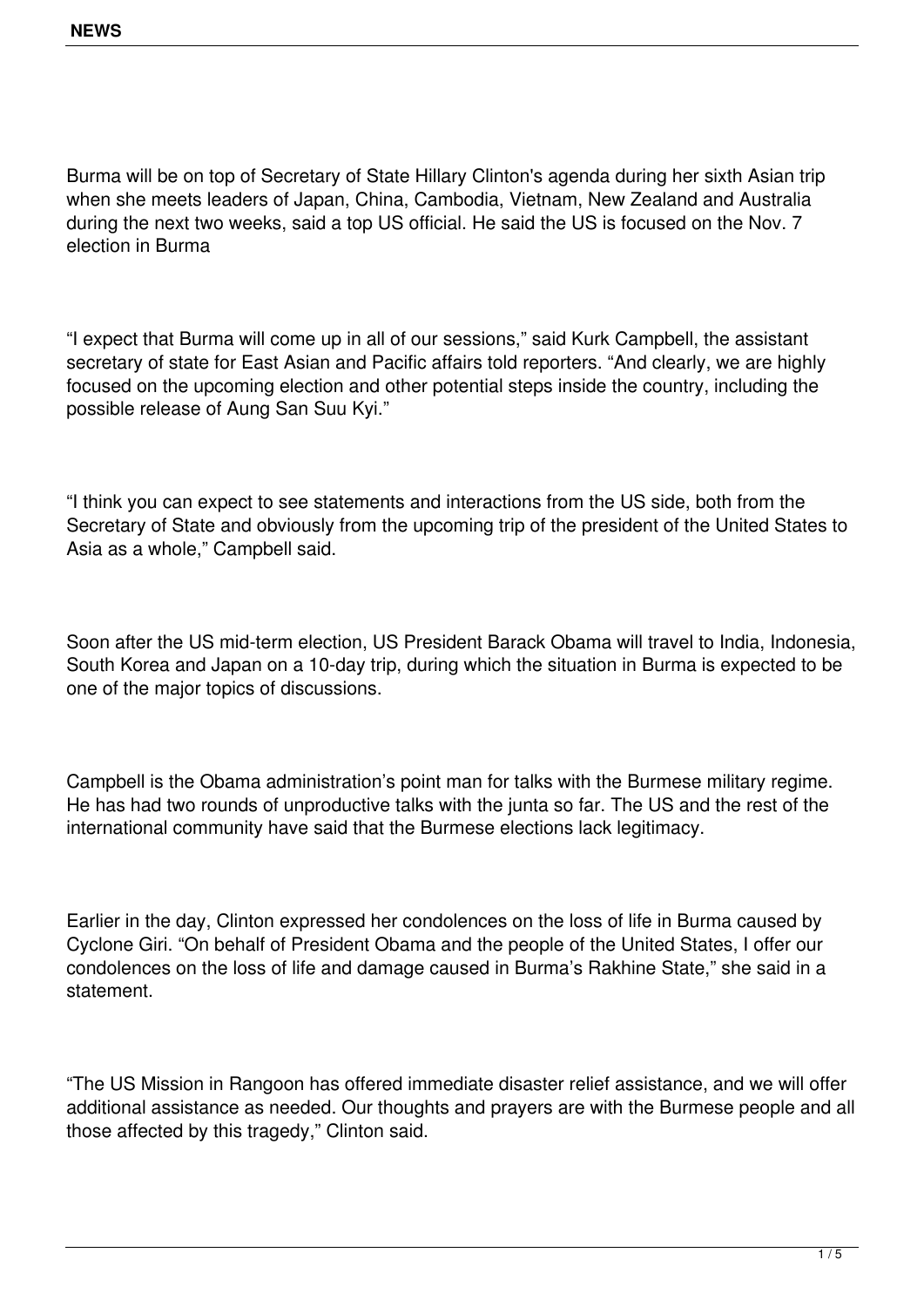State Department spokesman P. J. Crowley said he has no information yet if the aid offer has been accepted by the Burmese regime.

"The last time that Burma suffered a major natural disaster, the US offered assistance, and eventually, Burma accepted that assistance. We've made the same offer once again, depending on the impact of the cyclone," Crowley said.

--------------------------------------

## **Clinton Heads to Asia to Assure China's Neighbors** By MATTHEW LEE / AP WRITER

WASHINGTON — Secretary of State Hillary Rodham Clinton is heading for Asia and the Pacific to cement ties with some of Beijing's nervous neighbors, part of the Obama administration's efforts to counter China's increasingly assertive stance in its backyard.

Clinton leaves Wednesday on a two-week, seven-nation tour designed in part to allay regional concerns that as China's power rises, Washington is retreating from its traditional role as the dominant Pacific Rim power.

Clinton begins in Hawaii, where she'll see top officers from the US Pacific Command and Japan's new foreign minister to discuss regional security before heading to Vietnam. Washington's relations with Hanoi have warmed in recent years as China's power in the region has grown.

She will meet briefly with Chinese State Councilor Dai Bingguo on Saturday on China's Hainan Island — a last-minute addition to the itinerary announced on the eve of her departure from Washington.

Hainan is a powerful symbol of Chinese military might, hosting an array of intelligence and espionage facilities of the People's Liberation Army and Chinese naval ports.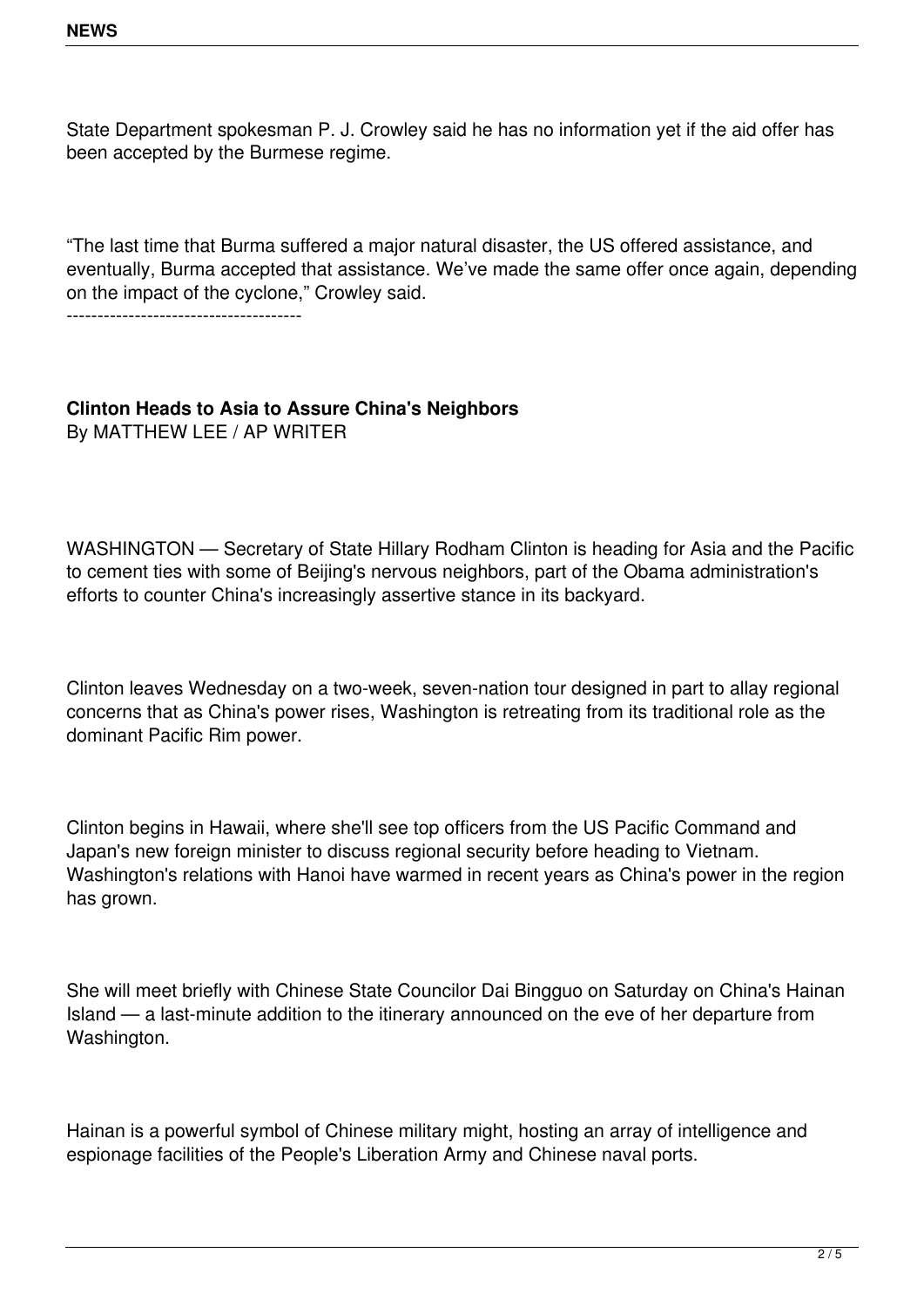It was also the place an American spy plane was forced to land in 2001 after it collided with a Chinese fighter jet. The 24 crew members were held for 11 days until President George W. Bush's administration apologized.

More recently, disputes over islands between China, Japan, Vietnam, the Philippines and other Southeast Asian nations have led to a rise in maritime tensions with the US.

Clinton and Defense Secretary Robert Gates both raised China's hackles on their recent trips to Vietnam by proclaiming that a resolution to those disputes is in the US national interest.

Washington's efforts to persuade China to revise its currency policy, sharp differences over Tibet, human rights and climate change have further divided the two countries.

At the same time, the Obama administration is trying to persuade Beijing to strengthen its support for sanctions against Iran and North Korea. Washington also wants to ensure that a state visit to the US by Chinese President Hu Jintao in early 2011 is a success.

"We all understand the stakes involved and the importance for a positive, constructive and, frankly, a relationship with a degree of confidence between the United States and China going forward," said Kurt Campbell, the top US diplomat for East Asia and the Pacific.

From Hainan, Clinton travels to Cambodia, Malaysia, Papua New Guinea, New Zealand and Australia.

In Cambodia on Sunday, she plans to tour the world-famous 12th-century Angkor Wat temple complex. On Monday, she plans to meet government officials and civic leaders in the capital of Phnom Penh, and to press human rights and development issues.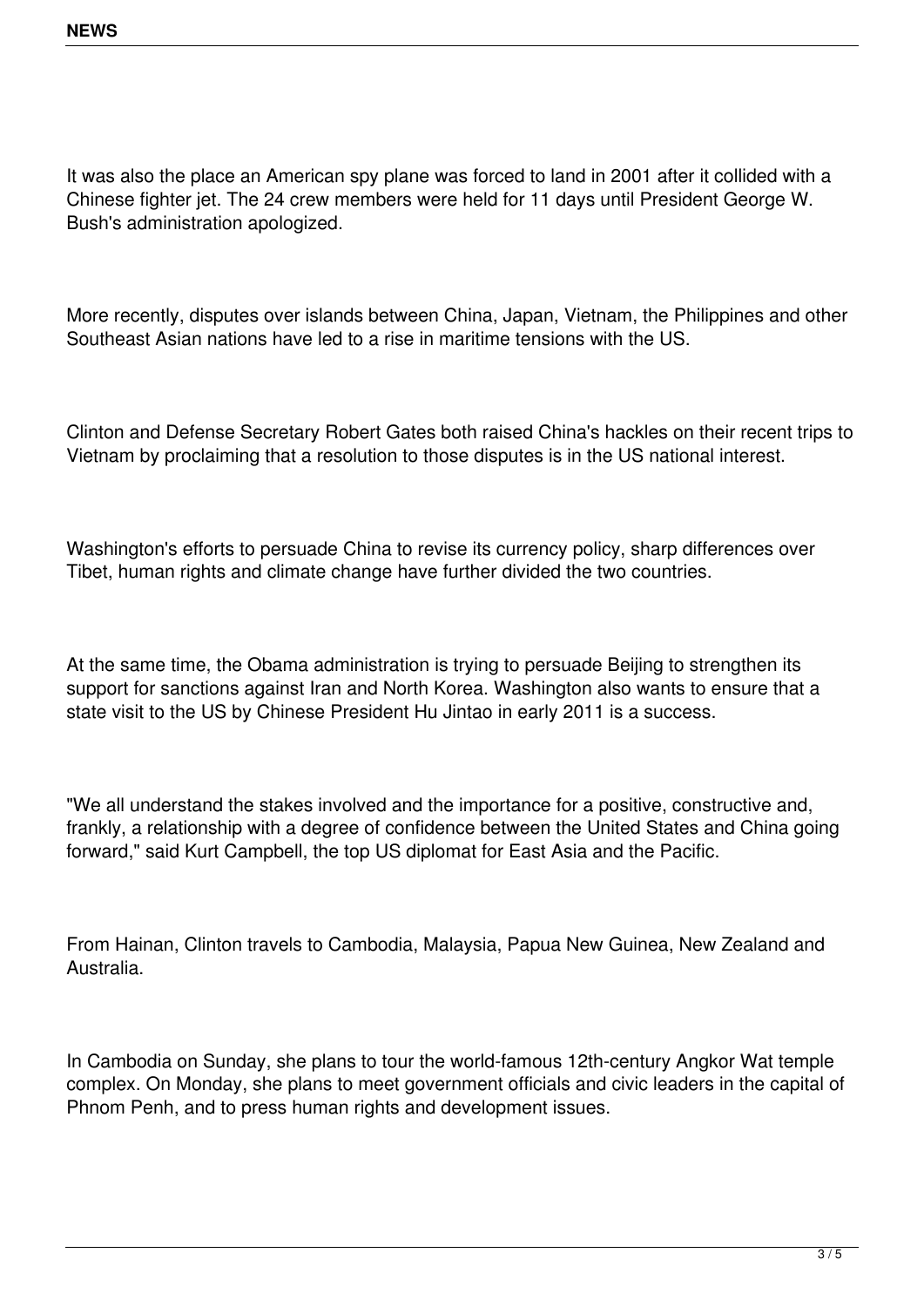US-Cambodian relations have been strained for some time, including past disagreements over the composition of a special court that is now trying leaders of the Khmer Rouge on genocide charges related to their 1975-79 rule.

The Cambodian government also is seeking forgiveness from the US of about \$445 million in Vietnam War-era debt. But Washington has balked, arguing the country has the means to repay the low-interest loans.

Clinton on Tuesday will meet Malaysian leaders in Kuala Lumpur, where she seeks expanded help in intercepting illegal weapons shipments from North Korea. She is also expected to seek support from the mostly Muslim nation for US-sponsored Mideast peace efforts and the wars in Afghanistan and Iraq.

On Wednesday, she is slated to visit Papua New Guinea, where she is expected to discuss women's rights and environmental protection. The US is also expected to urge the impoverished country's leaders to use responsibly an expected windfall from huge oil discoveries.

Clinton then moves to New Zealand in the latest US-bid to repair the damage done after the country refused to harbor American nuclear-powered submarines.

She will have talks in the capital of Wellington before traveling to the southern city of Christchurch, which the US uses as a staging point for supply flights to its Antarctic research bases.

From New Zealand, Clinton heads on Saturday, Nov. 6, to Australia, a stalwart American ally, where she and Gates will join an annual meeting of US and Australian foreign and defense ministers.

Her last stop is American Samoa on Monday, Nov. 8, where she will hold talks with island leaders on her way back to Washington.